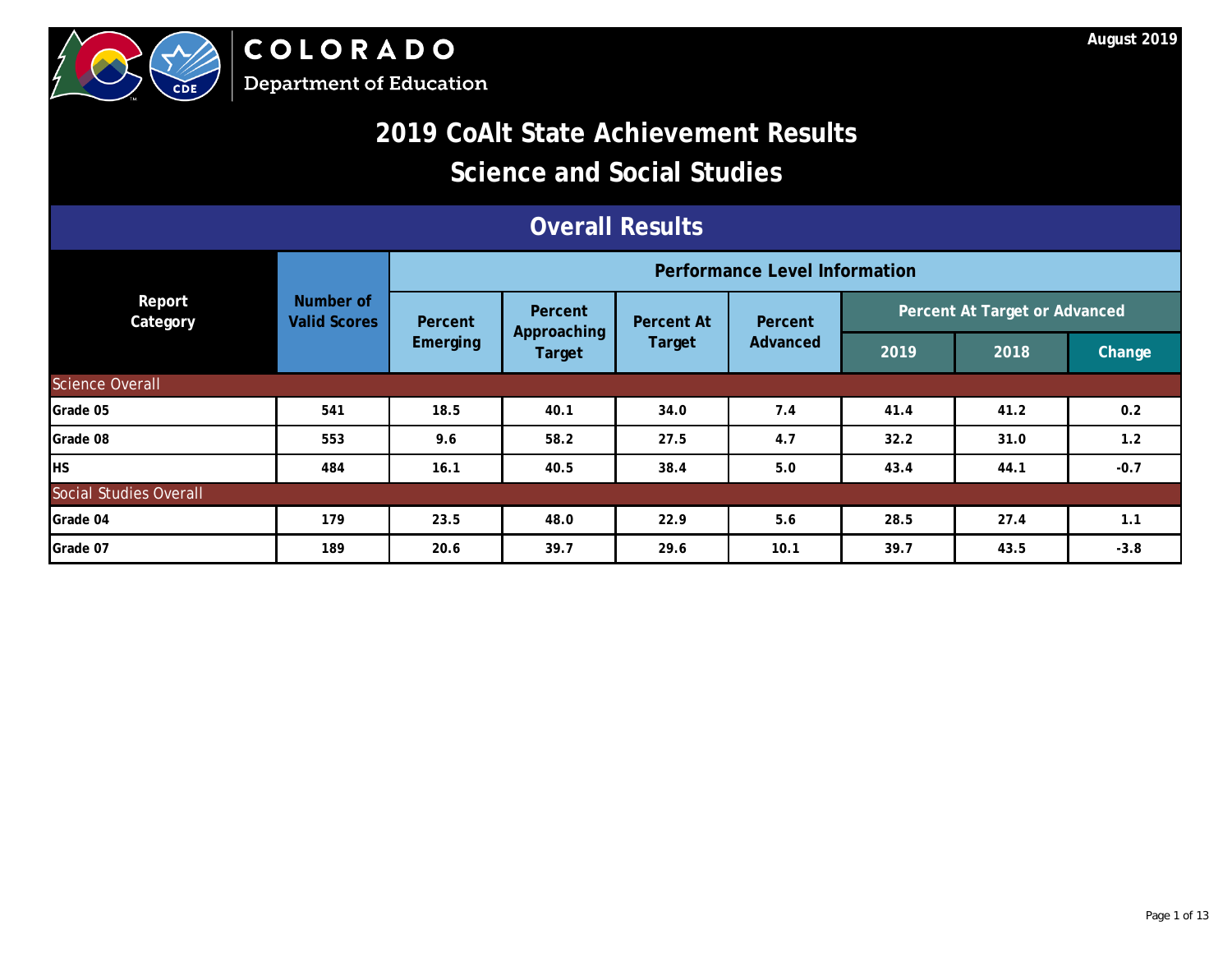

# **2019 CoAlt State Achievement Results Science and Social Studies**

### **Science Results by Gender**

|                                                                               |                                  | <b>Performance Level Information</b> |                        |                   |               |      |                               |               |  |
|-------------------------------------------------------------------------------|----------------------------------|--------------------------------------|------------------------|-------------------|---------------|------|-------------------------------|---------------|--|
| Report<br>Category                                                            | Number of<br><b>Valid Scores</b> | Percent                              | Percent<br>Approaching | <b>Percent At</b> | Percent       |      | Percent At Target or Advanced |               |  |
|                                                                               |                                  | <b>Emerging</b>                      | <b>Target</b>          | <b>Target</b>     | Advanced      | 2019 | 2018                          | <b>Change</b> |  |
| Science Grade 05                                                              |                                  |                                      |                        |                   |               |      |                               |               |  |
| Male                                                                          | 339                              | 21.5                                 | 36.6                   | 33.3              | 8.6           | 41.9 | 39.6                          | 2.3           |  |
| Female                                                                        | 202                              | 13.4                                 | 46.0                   | 35.1              | 5.4           | 40.6 | 43.9                          | $-3.3$        |  |
| Science Grade 08                                                              |                                  |                                      |                        |                   |               |      |                               |               |  |
| Male                                                                          | 355                              | 11.8                                 | 58.9                   | $ -$              | $ -$          | 29.3 | 32.5                          | $-3.2$        |  |
| Female                                                                        | 198                              | 5.6                                  | 57.1                   | $ -$              | $\sim$ $\sim$ | 37.4 | 28.5                          | 8.9           |  |
| Science HS                                                                    |                                  |                                      |                        |                   |               |      |                               |               |  |
| Male                                                                          | 290                              | 14.1                                 | 39.7                   | $ -$              | $ -$          | 46.2 | 41.5                          | 4.7           |  |
| Female                                                                        | 194                              | 19.1                                 | 41.8                   | $ -$              | $ -$          | 39.2 | 48.3                          | $-9.1$        |  |
| The value for this cell is not displayed in order to protect student privacy. |                                  |                                      |                        |                   |               |      |                               |               |  |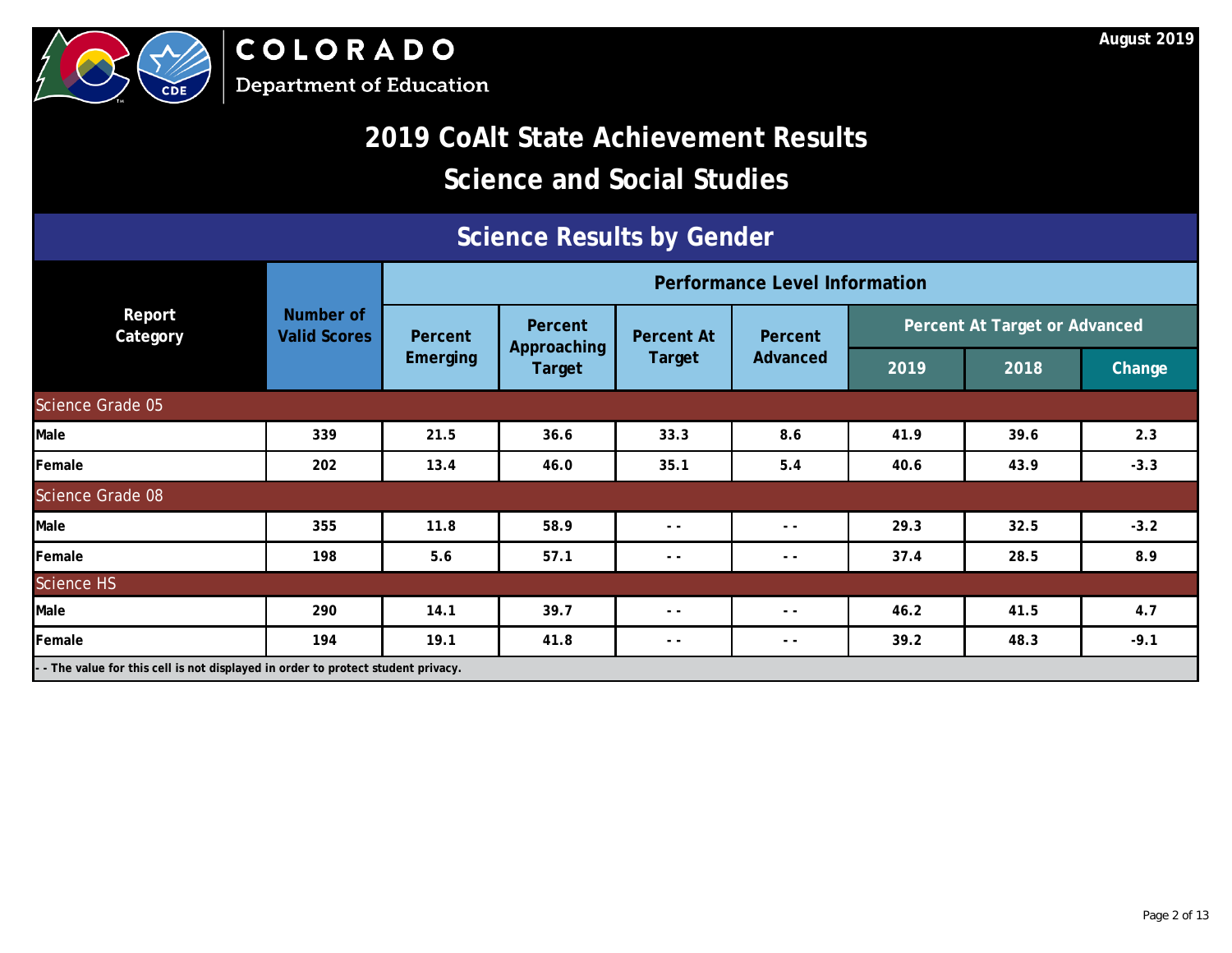

#### **Social Studies Results by Gender**

|                                                                                 |                                  | <b>Performance Level Information</b> |                        |                   |               |      |                                      |         |  |
|---------------------------------------------------------------------------------|----------------------------------|--------------------------------------|------------------------|-------------------|---------------|------|--------------------------------------|---------|--|
| Report<br>Category                                                              | Number of<br><b>Valid Scores</b> | Percent                              | Percent<br>Approaching | <b>Percent At</b> | Percent       |      | <b>Percent At Target or Advanced</b> |         |  |
|                                                                                 |                                  | <b>Emerging</b><br>Target            | Target                 | Advanced          | 2019          | 2018 | <b>Change</b>                        |         |  |
| Social Studies Grade 04                                                         |                                  |                                      |                        |                   |               |      |                                      |         |  |
| Male                                                                            | 102                              | 20.6                                 | 45.1                   | $ -$              | $ -$          | 34.3 | 22.9                                 | 11.4    |  |
| Female                                                                          | 77                               | 27.3                                 | 51.9                   | $ -$              | $ -$          | 20.8 | 34.7                                 | $-13.9$ |  |
| Social Studies Grade 07                                                         |                                  |                                      |                        |                   |               |      |                                      |         |  |
| Male                                                                            | 114                              | 21.9                                 | 38.6                   | $ -$              | $\sim$ $\sim$ | 39.5 | 44.6                                 | $-5.1$  |  |
| Female                                                                          | 75                               | 18.7                                 | 41.3                   | $ -$              | $ -$          | 40.0 | 41.7                                 | $-1.7$  |  |
| - The value for this cell is not displayed in order to protect student privacy. |                                  |                                      |                        |                   |               |      |                                      |         |  |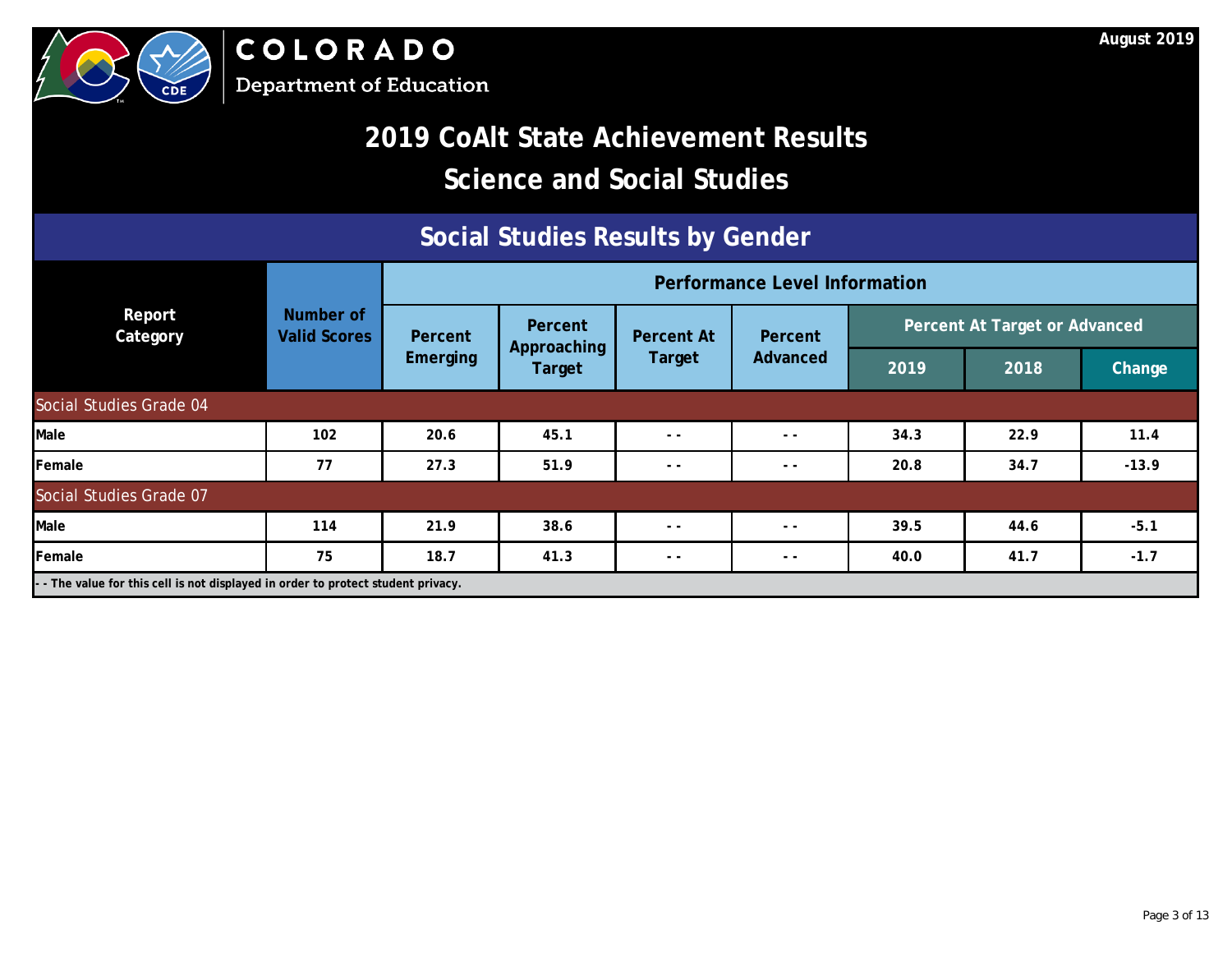

COLORADO **Department of Education** 

### **2019 CoAlt State Achievement Results**

### **Science and Social Studies**

#### **Science Results by Race/Ethnicity**

|                                                                                  |                                         |                 |                               |                   | <b>Performance Level Information</b>                                                                                                                                                                                                                                                                                                                                                         |                                                                                                                                                                                                                                                                                                                                                                                                                                                                                                                                                                                                                                                                                                                                                                                                                                                                                                                                                                                                                                                                  |  |  |  |  |  |
|----------------------------------------------------------------------------------|-----------------------------------------|-----------------|-------------------------------|-------------------|----------------------------------------------------------------------------------------------------------------------------------------------------------------------------------------------------------------------------------------------------------------------------------------------------------------------------------------------------------------------------------------------|------------------------------------------------------------------------------------------------------------------------------------------------------------------------------------------------------------------------------------------------------------------------------------------------------------------------------------------------------------------------------------------------------------------------------------------------------------------------------------------------------------------------------------------------------------------------------------------------------------------------------------------------------------------------------------------------------------------------------------------------------------------------------------------------------------------------------------------------------------------------------------------------------------------------------------------------------------------------------------------------------------------------------------------------------------------|--|--|--|--|--|
| Report<br>Category                                                               | <b>Number of</b><br><b>Valid Scores</b> | Percent         | <b>Percent</b><br>Approaching | <b>Percent At</b> | Percent                                                                                                                                                                                                                                                                                                                                                                                      | Percent At Target or Advanced<br>2019<br>2018<br>Change<br>$ -$<br>$ -$<br>$ -$<br>25.0<br>$ -$<br>$ -$<br>26.7<br>35.9<br>$-9.2$<br>38.4<br>$-2.6$<br>41.0<br>41.9<br>4.1<br>46.0<br>$\sim$ $\sim$<br>$ -$<br>$ -$<br>42.3<br>7.7<br>50.0<br>$ -$<br>$\sim$ $\sim$<br>$\sim$ $\sim$<br>$ -$<br>$ -$<br>$ -$<br>33.3<br>29.3<br>4.0<br>31.4<br>31.5<br>$-0.1$<br>31.7<br>33.5<br>1.8<br>$ -$<br>$ -$<br>$ -$<br>17.9<br>$- -$<br>$ -$<br>$ -$<br>$ -$<br>$ -$<br>$\frac{1}{2} \frac{1}{2} \frac{1}{2} \frac{1}{2} \frac{1}{2} \frac{1}{2} \frac{1}{2} \frac{1}{2} \frac{1}{2} \frac{1}{2} \frac{1}{2} \frac{1}{2} \frac{1}{2} \frac{1}{2} \frac{1}{2} \frac{1}{2} \frac{1}{2} \frac{1}{2} \frac{1}{2} \frac{1}{2} \frac{1}{2} \frac{1}{2} \frac{1}{2} \frac{1}{2} \frac{1}{2} \frac{1}{2} \frac{1}{2} \frac{1}{2} \frac{1}{2} \frac{1}{2} \frac{1}{2} \frac{$<br>$ -$<br>$\sim$ $\sim$<br>41.2<br>27.8<br>13.4<br>42.2<br>43.5<br>$-1.3$<br>48.3<br>$-3.5$<br>44.8<br>$ -$<br>$ -$<br>$\frac{1}{2} \left( \frac{1}{2} \right)$<br>50.0<br>$\sim$ $\sim$<br>$- -$ |  |  |  |  |  |
|                                                                                  |                                         | <b>Emerging</b> | <b>Target</b>                 | <b>Target</b>     | <b>Advanced</b>                                                                                                                                                                                                                                                                                                                                                                              |                                                                                                                                                                                                                                                                                                                                                                                                                                                                                                                                                                                                                                                                                                                                                                                                                                                                                                                                                                                                                                                                  |  |  |  |  |  |
| Science Grade 05                                                                 |                                         |                 |                               |                   |                                                                                                                                                                                                                                                                                                                                                                                              |                                                                                                                                                                                                                                                                                                                                                                                                                                                                                                                                                                                                                                                                                                                                                                                                                                                                                                                                                                                                                                                                  |  |  |  |  |  |
| American Indian or Alaska Native                                                 | $< 16$                                  | $ -$            | $ -$                          | $ -$              | $\sim$ $\sim$                                                                                                                                                                                                                                                                                                                                                                                |                                                                                                                                                                                                                                                                                                                                                                                                                                                                                                                                                                                                                                                                                                                                                                                                                                                                                                                                                                                                                                                                  |  |  |  |  |  |
| Asian                                                                            | 28                                      | 35.7            | 39.3                          | - -               | $ -$                                                                                                                                                                                                                                                                                                                                                                                         |                                                                                                                                                                                                                                                                                                                                                                                                                                                                                                                                                                                                                                                                                                                                                                                                                                                                                                                                                                                                                                                                  |  |  |  |  |  |
| <b>Black</b>                                                                     | 30                                      | $ -$            | $ -$                          | $ -$              | $\frac{1}{2}$                                                                                                                                                                                                                                                                                                                                                                                |                                                                                                                                                                                                                                                                                                                                                                                                                                                                                                                                                                                                                                                                                                                                                                                                                                                                                                                                                                                                                                                                  |  |  |  |  |  |
| Hispanic                                                                         | 216                                     | 17.1            | 44.4                          | 32.9              | 5.6                                                                                                                                                                                                                                                                                                                                                                                          |                                                                                                                                                                                                                                                                                                                                                                                                                                                                                                                                                                                                                                                                                                                                                                                                                                                                                                                                                                                                                                                                  |  |  |  |  |  |
| White                                                                            | 239                                     | 18.8            | 35.1                          | 37.2              | 8.8                                                                                                                                                                                                                                                                                                                                                                                          |                                                                                                                                                                                                                                                                                                                                                                                                                                                                                                                                                                                                                                                                                                                                                                                                                                                                                                                                                                                                                                                                  |  |  |  |  |  |
| Hawaiian/Pacific Islander                                                        | $< 16$                                  | $ -$            | $ -$                          | $ -$              | $\sim$ $\sim$                                                                                                                                                                                                                                                                                                                                                                                |                                                                                                                                                                                                                                                                                                                                                                                                                                                                                                                                                                                                                                                                                                                                                                                                                                                                                                                                                                                                                                                                  |  |  |  |  |  |
| Two or More Races                                                                | 20                                      | $ -$            | $\frac{1}{2}$                 | $\frac{1}{2}$     | $ -$                                                                                                                                                                                                                                                                                                                                                                                         |                                                                                                                                                                                                                                                                                                                                                                                                                                                                                                                                                                                                                                                                                                                                                                                                                                                                                                                                                                                                                                                                  |  |  |  |  |  |
| <b>Science Grade 08</b>                                                          |                                         |                 |                               |                   |                                                                                                                                                                                                                                                                                                                                                                                              |                                                                                                                                                                                                                                                                                                                                                                                                                                                                                                                                                                                                                                                                                                                                                                                                                                                                                                                                                                                                                                                                  |  |  |  |  |  |
| American Indian or Alaska Native                                                 | $< 16$                                  | $ -$            | $ -$                          | $ -$              | $ -$                                                                                                                                                                                                                                                                                                                                                                                         |                                                                                                                                                                                                                                                                                                                                                                                                                                                                                                                                                                                                                                                                                                                                                                                                                                                                                                                                                                                                                                                                  |  |  |  |  |  |
| Asian                                                                            | 17                                      | $ -$            | $ -$                          | $ -$              | $\sim$ $\sim$                                                                                                                                                                                                                                                                                                                                                                                |                                                                                                                                                                                                                                                                                                                                                                                                                                                                                                                                                                                                                                                                                                                                                                                                                                                                                                                                                                                                                                                                  |  |  |  |  |  |
| <b>Black</b>                                                                     | 36                                      | $ -$            | $ -$                          | $- -$             | $\frac{1}{2} \frac{1}{2} \frac{1}{2} \frac{1}{2} \frac{1}{2} \frac{1}{2} \frac{1}{2} \frac{1}{2} \frac{1}{2} \frac{1}{2} \frac{1}{2} \frac{1}{2} \frac{1}{2} \frac{1}{2} \frac{1}{2} \frac{1}{2} \frac{1}{2} \frac{1}{2} \frac{1}{2} \frac{1}{2} \frac{1}{2} \frac{1}{2} \frac{1}{2} \frac{1}{2} \frac{1}{2} \frac{1}{2} \frac{1}{2} \frac{1}{2} \frac{1}{2} \frac{1}{2} \frac{1}{2} \frac{$ |                                                                                                                                                                                                                                                                                                                                                                                                                                                                                                                                                                                                                                                                                                                                                                                                                                                                                                                                                                                                                                                                  |  |  |  |  |  |
| Hispanic                                                                         | 220                                     | 10.9            | 57.7                          | 27.7              | 3.6                                                                                                                                                                                                                                                                                                                                                                                          |                                                                                                                                                                                                                                                                                                                                                                                                                                                                                                                                                                                                                                                                                                                                                                                                                                                                                                                                                                                                                                                                  |  |  |  |  |  |
| White                                                                            | 245                                     | 7.8             | 58.8                          | 27.3              | 6.1                                                                                                                                                                                                                                                                                                                                                                                          |                                                                                                                                                                                                                                                                                                                                                                                                                                                                                                                                                                                                                                                                                                                                                                                                                                                                                                                                                                                                                                                                  |  |  |  |  |  |
| Hawaiian/Pacific Islander                                                        | $< 16$                                  | - -             | $ -$                          | $\frac{1}{2}$     | $- -$                                                                                                                                                                                                                                                                                                                                                                                        |                                                                                                                                                                                                                                                                                                                                                                                                                                                                                                                                                                                                                                                                                                                                                                                                                                                                                                                                                                                                                                                                  |  |  |  |  |  |
| Two or More Races                                                                | 27                                      | $ -$            | $\frac{1}{2}$                 | $ -$              | $ -$                                                                                                                                                                                                                                                                                                                                                                                         |                                                                                                                                                                                                                                                                                                                                                                                                                                                                                                                                                                                                                                                                                                                                                                                                                                                                                                                                                                                                                                                                  |  |  |  |  |  |
| <b>Science HS</b>                                                                |                                         |                 |                               |                   |                                                                                                                                                                                                                                                                                                                                                                                              |                                                                                                                                                                                                                                                                                                                                                                                                                                                                                                                                                                                                                                                                                                                                                                                                                                                                                                                                                                                                                                                                  |  |  |  |  |  |
| American Indian or Alaska Native                                                 | $< 16$                                  | $ -$            | $ -$                          | $ -$              | $ -$                                                                                                                                                                                                                                                                                                                                                                                         |                                                                                                                                                                                                                                                                                                                                                                                                                                                                                                                                                                                                                                                                                                                                                                                                                                                                                                                                                                                                                                                                  |  |  |  |  |  |
| Asian                                                                            | $< 16$                                  | $ -$            | $ -$                          | $ -$              | $ -$                                                                                                                                                                                                                                                                                                                                                                                         |                                                                                                                                                                                                                                                                                                                                                                                                                                                                                                                                                                                                                                                                                                                                                                                                                                                                                                                                                                                                                                                                  |  |  |  |  |  |
| <b>Black</b>                                                                     | 34                                      | 11.8            | 47.1                          | $ -$              | $ -$                                                                                                                                                                                                                                                                                                                                                                                         |                                                                                                                                                                                                                                                                                                                                                                                                                                                                                                                                                                                                                                                                                                                                                                                                                                                                                                                                                                                                                                                                  |  |  |  |  |  |
| Hispanic                                                                         | 199                                     | 17.1            | 40.7                          | 36.7              | 5.5                                                                                                                                                                                                                                                                                                                                                                                          |                                                                                                                                                                                                                                                                                                                                                                                                                                                                                                                                                                                                                                                                                                                                                                                                                                                                                                                                                                                                                                                                  |  |  |  |  |  |
| White                                                                            | 223                                     | 16.1            | 39.0                          | 40.4              | 4.5                                                                                                                                                                                                                                                                                                                                                                                          |                                                                                                                                                                                                                                                                                                                                                                                                                                                                                                                                                                                                                                                                                                                                                                                                                                                                                                                                                                                                                                                                  |  |  |  |  |  |
| Hawaiian/Pacific Islander                                                        | < 16                                    | $ -$            | $-$                           | $ -$              | $ -$                                                                                                                                                                                                                                                                                                                                                                                         |                                                                                                                                                                                                                                                                                                                                                                                                                                                                                                                                                                                                                                                                                                                                                                                                                                                                                                                                                                                                                                                                  |  |  |  |  |  |
| Two or More Races                                                                | < 16                                    | $ -$            | $ -$                          | $ -$              | $ -$                                                                                                                                                                                                                                                                                                                                                                                         |                                                                                                                                                                                                                                                                                                                                                                                                                                                                                                                                                                                                                                                                                                                                                                                                                                                                                                                                                                                                                                                                  |  |  |  |  |  |
| -- The value for this cell is not displayed in order to protect student privacy. |                                         |                 |                               |                   |                                                                                                                                                                                                                                                                                                                                                                                              |                                                                                                                                                                                                                                                                                                                                                                                                                                                                                                                                                                                                                                                                                                                                                                                                                                                                                                                                                                                                                                                                  |  |  |  |  |  |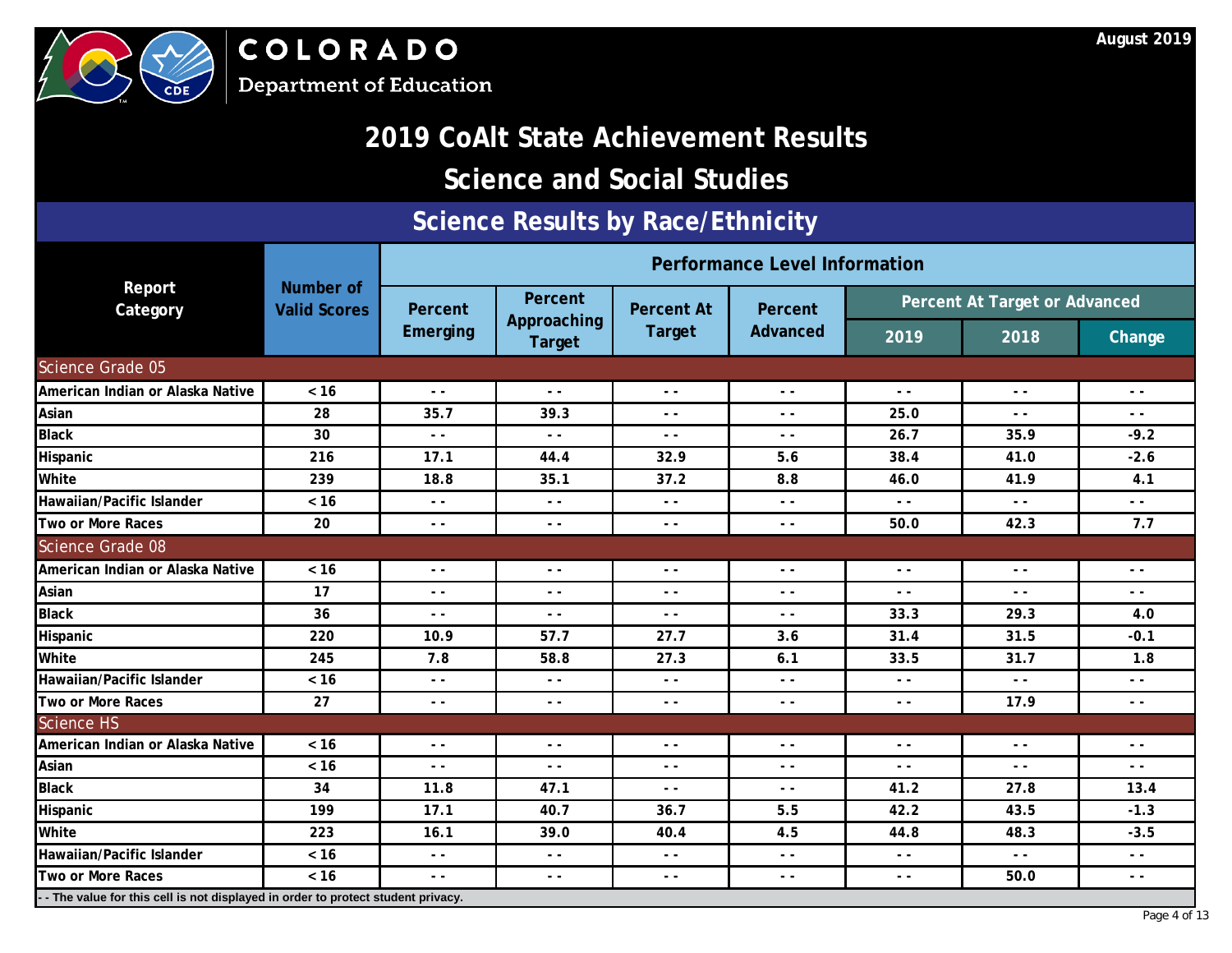



### **Social Studies Results by Race/Ethnicity**

|                                  |                                                                                  |               |                        |                   | <b>Performance Level Information</b> |                               |               |               |  |  |
|----------------------------------|----------------------------------------------------------------------------------|---------------|------------------------|-------------------|--------------------------------------|-------------------------------|---------------|---------------|--|--|
| Report<br>Category               | Number of<br><b>Valid Scores</b>                                                 | Percent       | Percent<br>Approaching | <b>Percent At</b> | Percent                              | Percent At Target or Advanced |               |               |  |  |
|                                  |                                                                                  | Emerging      | <b>Target</b>          | <b>Target</b>     | Advanced                             | 2019                          | 2018          | <b>Change</b> |  |  |
| Social Studies Grade 04          |                                                                                  |               |                        |                   |                                      |                               |               |               |  |  |
| American Indian or Alaska Native | $< 16$                                                                           | $ -$          | $\frac{1}{2}$          | $ -$              | $ -$                                 | $ -$                          | $ -$          | $ -$          |  |  |
| Asian                            | $< 16$                                                                           | $ -$          | $\frac{1}{2}$          | $ -$              | $ -$                                 | $ -$                          | $ -$          | $ -$          |  |  |
| <b>Black</b>                     | 18                                                                               | $ -$          | $\frac{1}{2}$          | $ -$              | $ -$                                 | 27.8                          | $ -$          | $ -$          |  |  |
| Hispanic                         | 73                                                                               | 23.3          | 41.1                   | 26.0              | 9.6                                  | 35.6                          | 25.0          | 10.6          |  |  |
| White                            | 72                                                                               | 23.6          | 54.2                   | $ -$              | $ -$                                 | 22.2                          | 29.9          | $-7.7$        |  |  |
| Two or More Races                | $< 16$                                                                           | $ -$          | $\sim$ $\sim$          | $ -$              | $ -$                                 | - -                           | $ -$          | $ -$          |  |  |
| <b>Not Reported</b>              | $< 16$                                                                           | $ -$          | $\frac{1}{2}$          | $ -$              | $ -$                                 | $ -$                          | <b>NA</b>     | - -           |  |  |
| Social Studies Grade 07          |                                                                                  |               |                        |                   |                                      |                               |               |               |  |  |
| American Indian or Alaska Native | $< 16$                                                                           | $ -$          | $ -$                   | $ -$              | $ -$                                 | - -                           | $ -$          | $ -$          |  |  |
| Asian                            | $< 16$                                                                           | $\sim$ $\sim$ | $\frac{1}{2}$          | $ -$              | $ -$                                 | $ -$                          | $ -$          | $ -$          |  |  |
| <b>Black</b>                     | 23                                                                               | $ -$          | $\sim$ $\sim$          | $ -$              | $ -$                                 | 39.1                          | $\sim$ $\sim$ | $ -$          |  |  |
| Hispanic                         | 95                                                                               | 18.9          | 36.8                   | 34.7              | 9.5                                  | 44.2                          | 36.8          | 7.4           |  |  |
| White                            | 55                                                                               | 20.0          | 47.3                   | $ -$              | $ -$                                 | 32.7                          | 50.6          | $-17.9$       |  |  |
| Two or More Races                | $< 16$                                                                           | $ -$          | $ -$                   | $ -$              | $ -$                                 | $ -$                          | $\frac{1}{2}$ | $\sim$ $\sim$ |  |  |
| <b>Not Reported</b>              | $< 16$                                                                           | $\sim$ $\sim$ | $\frac{1}{2}$          | $ -$              | $ -$                                 | $ -$                          | NА            | $\sim$ $\sim$ |  |  |
|                                  | -- The value for this cell is not displayed in order to protect student privacy. |               |                        |                   |                                      |                               |               |               |  |  |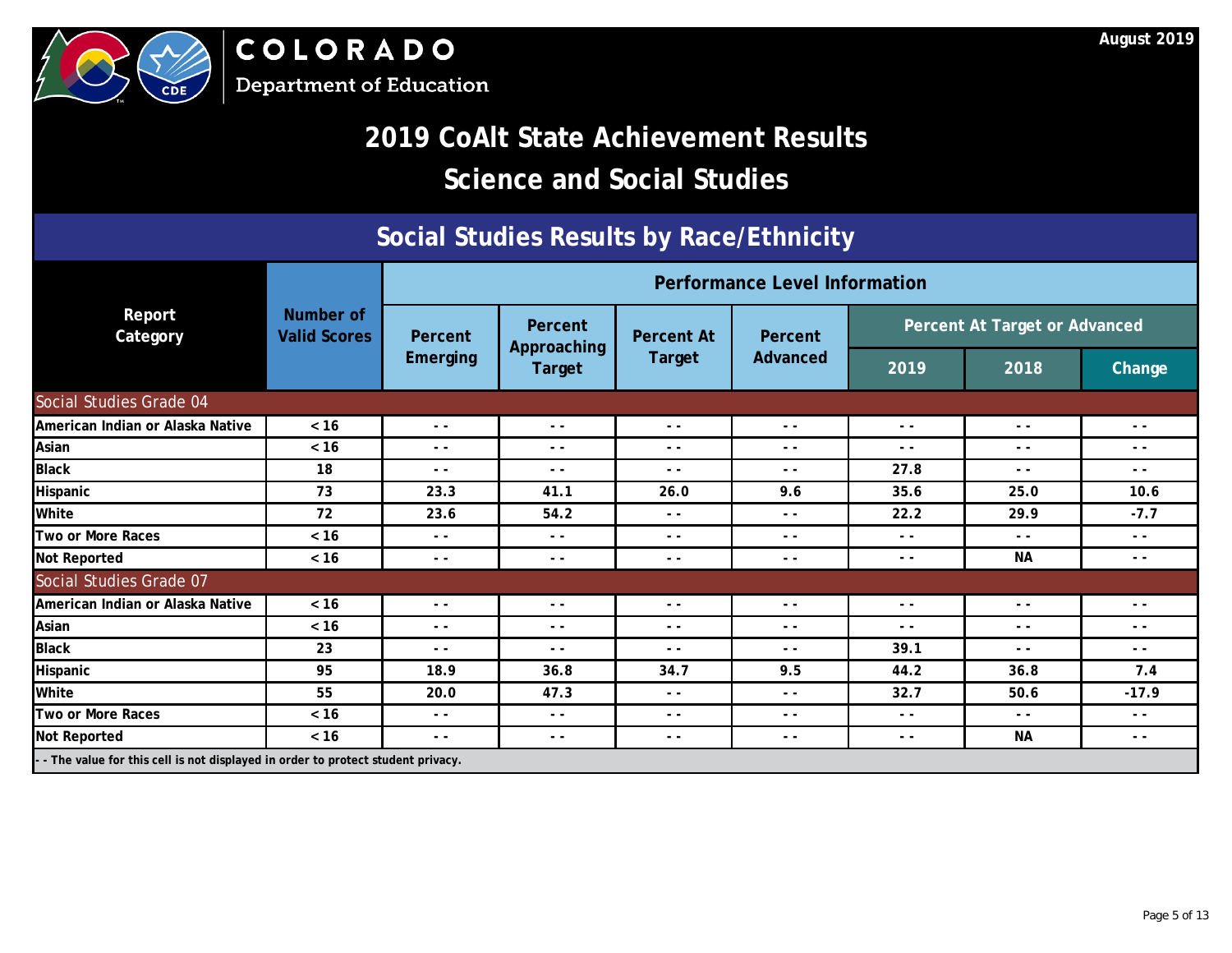



#### **Science Results by Free/Reduced Lunch Status**

|                                    |                                  |          | <b>Performance Level Information</b> |                   |          |                               |      |        |  |
|------------------------------------|----------------------------------|----------|--------------------------------------|-------------------|----------|-------------------------------|------|--------|--|
| Report<br>Category                 | Number of<br><b>Valid Scores</b> | Percent  | <b>Percent</b>                       | <b>Percent At</b> | Percent  | Percent At Target or Advanced |      |        |  |
|                                    |                                  | Emerging | Approaching<br>Target                | Target            | Advanced | 2019                          | 2018 | Change |  |
| Science Grade 05                   |                                  |          |                                      |                   |          |                               |      |        |  |
| <b>Free/Reduced Lunch Eligible</b> | 327                              | 18.7     | 38.8                                 | 34.6              | 8.0      | 42.5                          | 45.7 | $-3.2$ |  |
| Not Free/Reduced Lunch Eligible    | 214                              | 18.2     | 42.1                                 | 33.2              | 6.5      | 39.7                          | 34.8 | 4.9    |  |
| Science Grade 08                   |                                  |          |                                      |                   |          |                               |      |        |  |
| <b>Free/Reduced Lunch Eligible</b> | 300                              | 7.7      | 60.0                                 | 27.7              | 4.7      | 32.3                          | 36.2 | $-3.9$ |  |
| Not Free/Reduced Lunch Eligible    | 253                              | 11.9     | 56.1                                 | 27.3              | 4.7      | 32.0                          | 23.7 | 8.3    |  |
| <b>Science HS</b>                  |                                  |          |                                      |                   |          |                               |      |        |  |
| <b>Free/Reduced Lunch Eligible</b> | 259                              | 15.1     | 38.2                                 | 41.3              | 5.4      | 46.7                          | 46.2 | 0.5    |  |
| Not Free/Reduced Lunch Eligible    | 225                              | 17.3     | 43.1                                 | 35.1              | 4.4      | 39.6                          | 41.8 | $-2.2$ |  |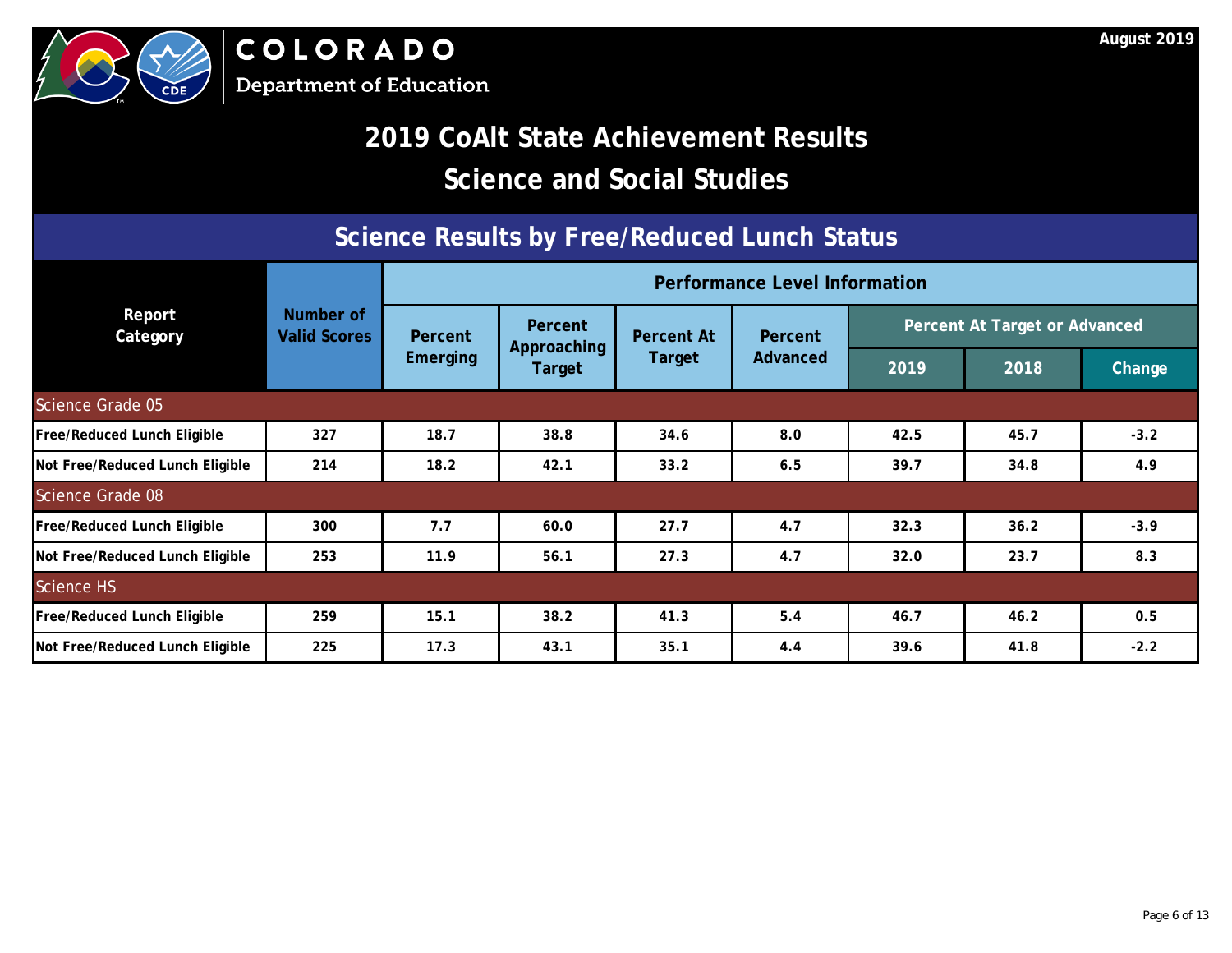# **2019 CoAlt State Achievement Results Science and Social Studies**

### **Social Studies Results by Free/Reduced Lunch Status**

|                                    |                                  | <b>Performance Level Information</b> |                        |                   |          |      |      |                                                                                         |  |  |  |  |
|------------------------------------|----------------------------------|--------------------------------------|------------------------|-------------------|----------|------|------|-----------------------------------------------------------------------------------------|--|--|--|--|
| Report<br>Category                 | Number of<br><b>Valid Scores</b> | Percent                              | Percent<br>Approaching | <b>Percent At</b> | Percent  |      |      | Percent At Target or Advanced<br>2018<br><b>Change</b><br>27.4<br>6.2<br>27.3<br>$-6.5$ |  |  |  |  |
|                                    |                                  | <b>Emerging</b>                      | Target                 | Target            | Advanced | 2019 |      |                                                                                         |  |  |  |  |
| Social Studies Grade 04            |                                  |                                      |                        |                   |          |      |      |                                                                                         |  |  |  |  |
| Free/Reduced Lunch Eligible        | 107                              | 19.6                                 | 46.7                   | 27.1              | 6.5      | 33.6 |      |                                                                                         |  |  |  |  |
| Not Free/Reduced Lunch Eligible    | 72                               | 29.2                                 | 50.0                   | 16.7              | 4.2      | 20.8 |      |                                                                                         |  |  |  |  |
| Social Studies Grade 07            |                                  |                                      |                        |                   |          |      |      |                                                                                         |  |  |  |  |
| <b>Free/Reduced Lunch Eligible</b> | 119                              | 17.6                                 | 41.2                   | 32.8              | 8.4      | 41.2 | 46.8 | $-5.6$                                                                                  |  |  |  |  |
| Not Free/Reduced Lunch Eligible    | 70                               | 25.7                                 | 37.1                   | 24.3              | 12.9     | 37.1 | 39.3 | $-2.2$                                                                                  |  |  |  |  |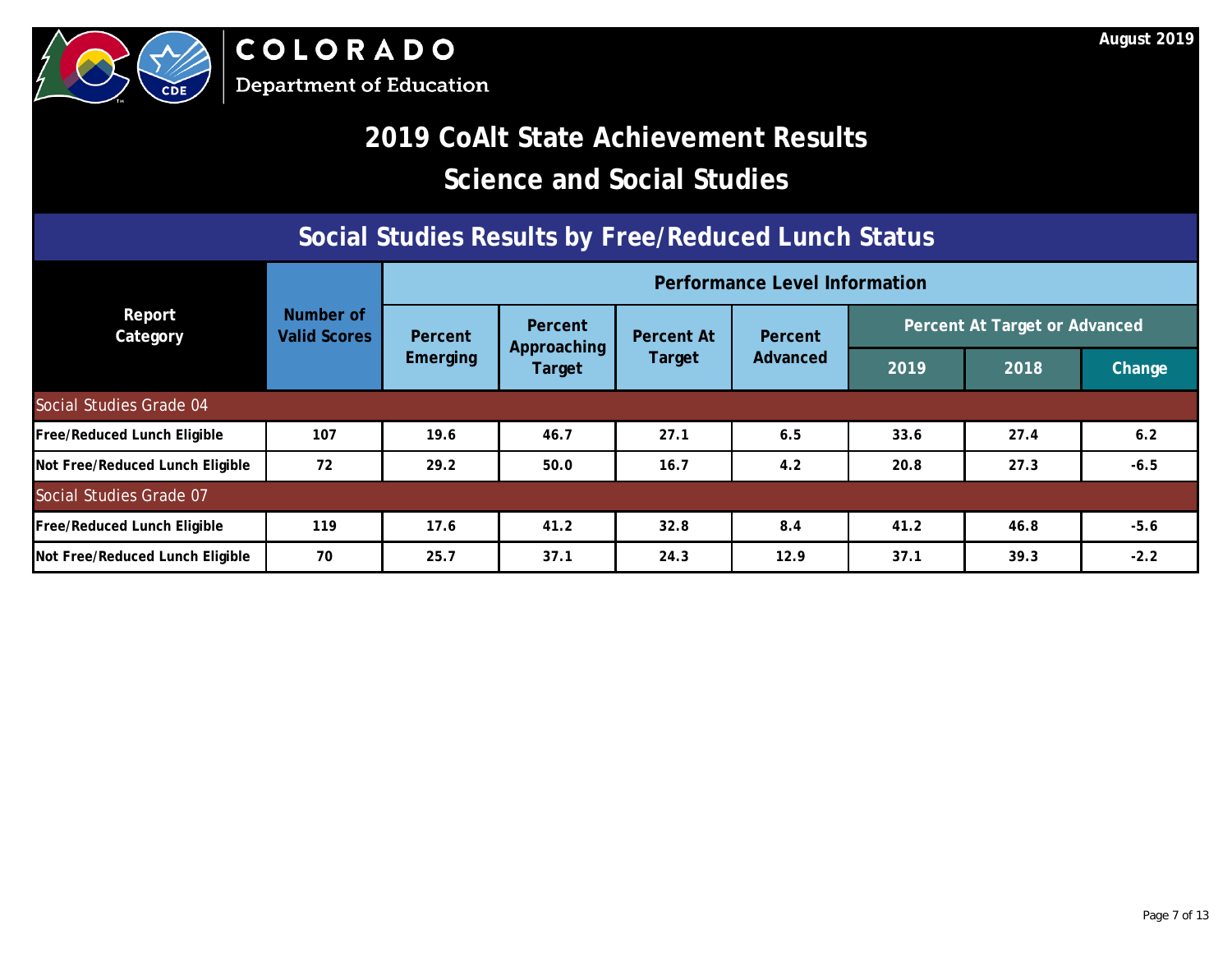

### **Science Results by Special Programs Status**

|                                                                                 |                                  | <b>Performance Level Information</b> |                              |                   |          |      |                               |               |  |
|---------------------------------------------------------------------------------|----------------------------------|--------------------------------------|------------------------------|-------------------|----------|------|-------------------------------|---------------|--|
| Report<br>Category                                                              | Number of<br><b>Valid Scores</b> | Percent                              | Percent                      | <b>Percent At</b> | Percent  |      | Percent At Target or Advanced |               |  |
|                                                                                 |                                  | <b>Emerging</b>                      | Approaching<br><b>Target</b> | Target            | Advanced | 2019 | 2018                          | <b>Change</b> |  |
| Science Grade 05                                                                |                                  |                                      |                              |                   |          |      |                               |               |  |
| Title I                                                                         | 278                              | 19.1                                 | 33.5                         | $ -$              | $ -$     | 47.5 | 44.0                          | 3.5           |  |
| Not Title I                                                                     | 263                              | 17.9                                 | 47.1                         | $ -$              | $ -$     | 35.0 | 38.2                          | $-3.2$        |  |
| Science Grade 08                                                                |                                  |                                      |                              |                   |          |      |                               |               |  |
| Title I                                                                         | 174                              | 10.3                                 | 61.5                         | $ -$              | $ -$     | 28.2 | 26.3                          | 1.9           |  |
| <b>Not Title I</b>                                                              | 379                              | 9.2                                  | 56.7                         | $ -$              | $ -$     | 34.0 | 33.3                          | 0.7           |  |
| <b>Science HS</b>                                                               |                                  |                                      |                              |                   |          |      |                               |               |  |
| Title I                                                                         | 52                               | 17.3                                 | 48.1                         | $ -$              | $ -$     | 34.6 | 39.1                          | $-4.5$        |  |
| <b>Not Title I</b>                                                              | 432                              | 16.0                                 | 39.6                         | $ -$              | $ -$     | 44.4 | 44.6                          | $-0.2$        |  |
| - The value for this cell is not displayed in order to protect student privacy. |                                  |                                      |                              |                   |          |      |                               |               |  |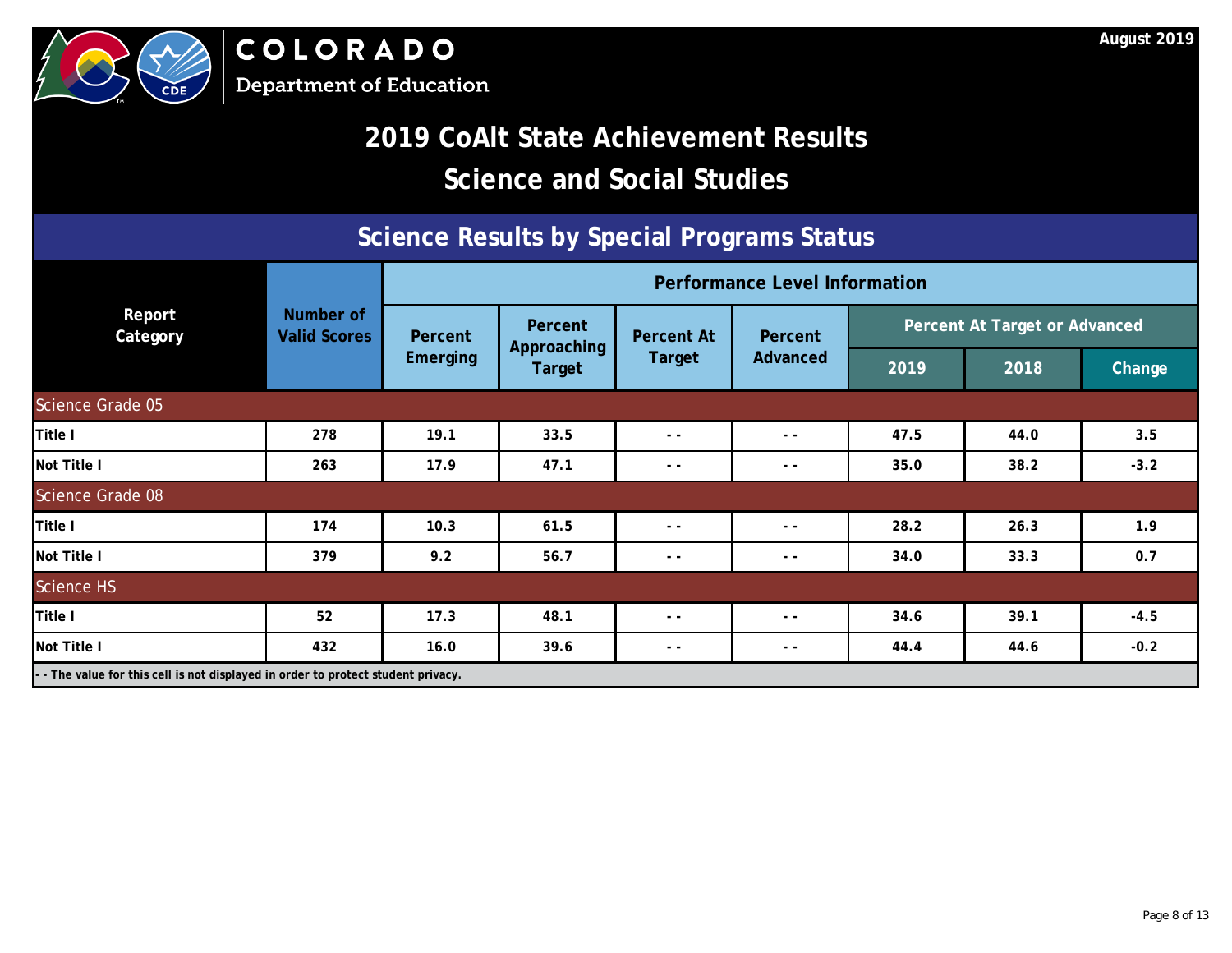

# **2019 CoAlt State Achievement Results Science and Social Studies**

#### **Social Studies Results by Special Programs Status**

|                           |                                  | <b>Performance Level Information</b> |                        |                   |          |      |                               |               |  |
|---------------------------|----------------------------------|--------------------------------------|------------------------|-------------------|----------|------|-------------------------------|---------------|--|
| Report<br><b>Category</b> | Number of<br><b>Valid Scores</b> | Percent                              | Percent<br>Approaching | <b>Percent At</b> | Percent  |      | Percent At Target or Advanced |               |  |
|                           |                                  | <b>Emerging</b><br>Target            |                        | <b>Target</b>     | Advanced | 2019 | 2018                          | <b>Change</b> |  |
| Social Studies Grade 04   |                                  |                                      |                        |                   |          |      |                               |               |  |
| Title I                   | 92                               | 15.2                                 | 46.7                   | 30.4              | 7.6      | 38.0 | 26.5                          | 11.5          |  |
| Not Title I               | 87                               | 32.2                                 | 49.4                   | 14.9              | 3.4      | 18.4 | 28.3                          | $-9.9$        |  |
| Social Studies Grade 07   |                                  |                                      |                        |                   |          |      |                               |               |  |
| Title I                   | 63                               | 14.3                                 | 44.4                   | 31.7              | 9.5      | 41.3 | 52.2                          | $-10.9$       |  |
| Not Title I               | 126                              | 23.8                                 | 37.3                   | 28.6              | 10.3     | 38.9 | 40.8                          | $-1.9$        |  |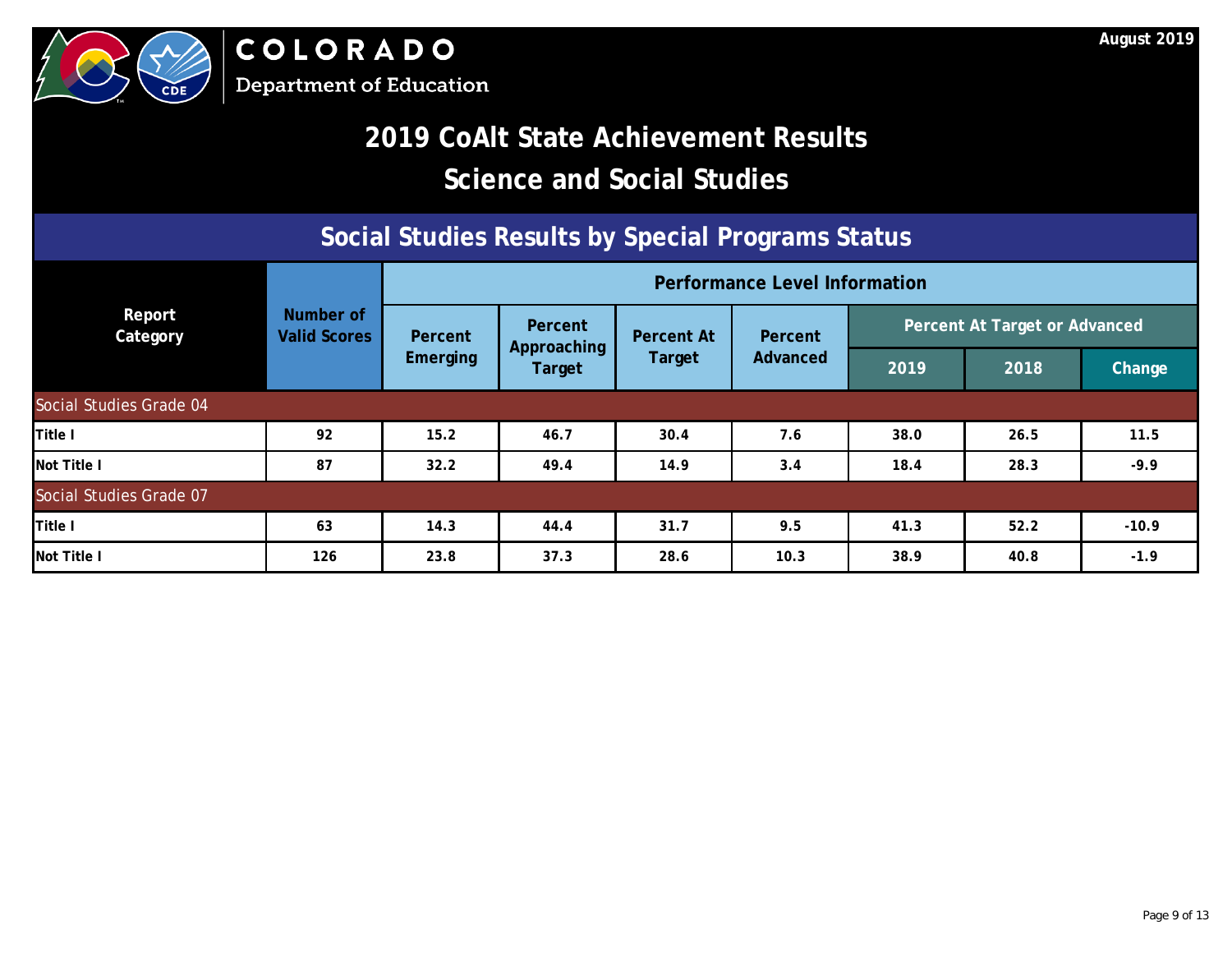

COLORADO **Department of Education** 

### **2019 CoAlt State Achievement Results Science and Social Studies**

### **Science Results by Language Proficiency**

|                                                                                    |                                  |                                                                                                                                                                                                                                                                                                                                                                                              |                               | <b>Performance Level Information</b>     |                                                                                                                                                                                                                                                                                                                                                                                              |               |               | Percent At Target or Advanced<br><b>Change</b><br><b>NA</b><br><b>NA</b><br>$-4.0$<br>$ -$<br><b>NA</b><br><b>NA</b><br><b>NA</b><br><b>NA</b><br>$ -$<br>$ -$<br><b>NA</b><br><b>NA</b><br><b>NA</b><br><b>NA</b><br>$ -$<br>$ -$<br><b>NA</b> |  |  |
|------------------------------------------------------------------------------------|----------------------------------|----------------------------------------------------------------------------------------------------------------------------------------------------------------------------------------------------------------------------------------------------------------------------------------------------------------------------------------------------------------------------------------------|-------------------------------|------------------------------------------|----------------------------------------------------------------------------------------------------------------------------------------------------------------------------------------------------------------------------------------------------------------------------------------------------------------------------------------------------------------------------------------------|---------------|---------------|-------------------------------------------------------------------------------------------------------------------------------------------------------------------------------------------------------------------------------------------------|--|--|
| Report<br>Category                                                                 | Number of<br><b>Valid Scores</b> | Percent                                                                                                                                                                                                                                                                                                                                                                                      | <b>Percent</b><br>Approaching | <b>Percent At</b>                        | Percent                                                                                                                                                                                                                                                                                                                                                                                      |               |               |                                                                                                                                                                                                                                                 |  |  |
|                                                                                    |                                  | Emerging                                                                                                                                                                                                                                                                                                                                                                                     | Target                        | <b>Target</b>                            | Advanced                                                                                                                                                                                                                                                                                                                                                                                     | 2019          | 2018          |                                                                                                                                                                                                                                                 |  |  |
| <b>Science Grade 05</b>                                                            |                                  |                                                                                                                                                                                                                                                                                                                                                                                              |                               |                                          |                                                                                                                                                                                                                                                                                                                                                                                              |               |               |                                                                                                                                                                                                                                                 |  |  |
| English Learner (EL)                                                               | 106                              | 18.9                                                                                                                                                                                                                                                                                                                                                                                         | 45.3                          | 29.2                                     | 6.6                                                                                                                                                                                                                                                                                                                                                                                          | 35.8          | <b>NA</b>     |                                                                                                                                                                                                                                                 |  |  |
| Not English Learner (Not EL)                                                       | 435                              | 18.4                                                                                                                                                                                                                                                                                                                                                                                         | 38.9                          | 35.2                                     | 7.6                                                                                                                                                                                                                                                                                                                                                                                          | 42.8          | <b>NA</b>     |                                                                                                                                                                                                                                                 |  |  |
| EL: NEP (Not English Proficient)                                                   | 87                               | $\sim$ $\sim$                                                                                                                                                                                                                                                                                                                                                                                | $ -$                          | $ -$                                     | $\frac{1}{2} \frac{1}{2} \frac{1}{2} \frac{1}{2} \frac{1}{2} \frac{1}{2} \frac{1}{2} \frac{1}{2} \frac{1}{2} \frac{1}{2} \frac{1}{2} \frac{1}{2} \frac{1}{2} \frac{1}{2} \frac{1}{2} \frac{1}{2} \frac{1}{2} \frac{1}{2} \frac{1}{2} \frac{1}{2} \frac{1}{2} \frac{1}{2} \frac{1}{2} \frac{1}{2} \frac{1}{2} \frac{1}{2} \frac{1}{2} \frac{1}{2} \frac{1}{2} \frac{1}{2} \frac{1}{2} \frac{$ | 33.3          | 37.3          |                                                                                                                                                                                                                                                 |  |  |
| EL: LEP (Limited English Proficient)                                               | 19                               | $ -$                                                                                                                                                                                                                                                                                                                                                                                         | $ -$                          | $ -$                                     | $ -$                                                                                                                                                                                                                                                                                                                                                                                         | 47.4          | $\sim$ $\sim$ |                                                                                                                                                                                                                                                 |  |  |
| Not EL: FEP (Fluent English Proficient),<br>FELL (Former English Language Learner) | $<16$                            | $ -$                                                                                                                                                                                                                                                                                                                                                                                         | $ -$                          |                                          | $ -$                                                                                                                                                                                                                                                                                                                                                                                         | $ -$          | <b>NA</b>     |                                                                                                                                                                                                                                                 |  |  |
| Not EL: PHLOTE, NA, Not Reported                                                   | 421                              | $\sim$ $\sim$                                                                                                                                                                                                                                                                                                                                                                                | $ -$                          | $ -$                                     | $\sim$ $\sim$                                                                                                                                                                                                                                                                                                                                                                                | $\sim$ $\sim$ | <b>NA</b>     |                                                                                                                                                                                                                                                 |  |  |
| <b>Science Grade 08</b>                                                            |                                  |                                                                                                                                                                                                                                                                                                                                                                                              |                               |                                          |                                                                                                                                                                                                                                                                                                                                                                                              |               |               |                                                                                                                                                                                                                                                 |  |  |
| English Learner (EL)                                                               | 90                               | 16.7                                                                                                                                                                                                                                                                                                                                                                                         | 58.9                          | 21.1                                     | 3.3                                                                                                                                                                                                                                                                                                                                                                                          | 24.4          | <b>NA</b>     |                                                                                                                                                                                                                                                 |  |  |
| Not English Learner (Not EL)                                                       | 463                              | 8.2                                                                                                                                                                                                                                                                                                                                                                                          | 58.1                          | 28.7                                     | 5.0                                                                                                                                                                                                                                                                                                                                                                                          | 33.7          | <b>NA</b>     |                                                                                                                                                                                                                                                 |  |  |
| EL: NEP (Not English Proficient)                                                   | 79                               | $\frac{1}{2} \frac{1}{2} \frac{1}{2} \frac{1}{2} \frac{1}{2} \frac{1}{2} \frac{1}{2} \frac{1}{2} \frac{1}{2} \frac{1}{2} \frac{1}{2} \frac{1}{2} \frac{1}{2} \frac{1}{2} \frac{1}{2} \frac{1}{2} \frac{1}{2} \frac{1}{2} \frac{1}{2} \frac{1}{2} \frac{1}{2} \frac{1}{2} \frac{1}{2} \frac{1}{2} \frac{1}{2} \frac{1}{2} \frac{1}{2} \frac{1}{2} \frac{1}{2} \frac{1}{2} \frac{1}{2} \frac{$ | $ -$                          | $ -$                                     | $ -$                                                                                                                                                                                                                                                                                                                                                                                         | $ -$          | 20.7          |                                                                                                                                                                                                                                                 |  |  |
| EL: LEP (Limited English Proficient)                                               | $< 16$                           | $\sim$ $\sim$                                                                                                                                                                                                                                                                                                                                                                                | $ -$                          | $\frac{1}{2} \left( \frac{1}{2} \right)$ | $ -$                                                                                                                                                                                                                                                                                                                                                                                         | $ -$          | $\frac{1}{2}$ |                                                                                                                                                                                                                                                 |  |  |
| Not EL: FEP (Fluent English Proficient),<br>FELL (Former English Language Learner) | 34                               | $ -$                                                                                                                                                                                                                                                                                                                                                                                         | $ -$                          | $ -$                                     | $ -$                                                                                                                                                                                                                                                                                                                                                                                         | 32.4          | <b>NA</b>     |                                                                                                                                                                                                                                                 |  |  |
| Not EL: PHLOTE, NA, Not Reported                                                   | 429                              | $- -$                                                                                                                                                                                                                                                                                                                                                                                        | $ -$                          | $ -$                                     | $ -$                                                                                                                                                                                                                                                                                                                                                                                         | $ -$          | <b>NA</b>     |                                                                                                                                                                                                                                                 |  |  |
| Science HS                                                                         |                                  |                                                                                                                                                                                                                                                                                                                                                                                              |                               |                                          |                                                                                                                                                                                                                                                                                                                                                                                              |               |               |                                                                                                                                                                                                                                                 |  |  |
| English Learner (EL)                                                               | 81                               | 21.0                                                                                                                                                                                                                                                                                                                                                                                         | 38.3                          | 32.1                                     | 8.6                                                                                                                                                                                                                                                                                                                                                                                          | 40.7          | <b>NA</b>     |                                                                                                                                                                                                                                                 |  |  |
| Not English Learner (Not EL)                                                       | 403                              | 15.1                                                                                                                                                                                                                                                                                                                                                                                         | 40.9                          | 39.7                                     | 4.2                                                                                                                                                                                                                                                                                                                                                                                          | 43.9          | <b>NA</b>     |                                                                                                                                                                                                                                                 |  |  |
| EL: NEP (Not English Proficient)                                                   | 70                               | $\frac{1}{2} \frac{1}{2} \frac{1}{2} \frac{1}{2} \frac{1}{2} \frac{1}{2} \frac{1}{2} \frac{1}{2} \frac{1}{2} \frac{1}{2} \frac{1}{2} \frac{1}{2} \frac{1}{2} \frac{1}{2} \frac{1}{2} \frac{1}{2} \frac{1}{2} \frac{1}{2} \frac{1}{2} \frac{1}{2} \frac{1}{2} \frac{1}{2} \frac{1}{2} \frac{1}{2} \frac{1}{2} \frac{1}{2} \frac{1}{2} \frac{1}{2} \frac{1}{2} \frac{1}{2} \frac{1}{2} \frac{$ | $ -$                          | $ -$                                     | $\sim$ $\sim$                                                                                                                                                                                                                                                                                                                                                                                | $ -$          | 32.9          |                                                                                                                                                                                                                                                 |  |  |
| EL: LEP (Limited English Proficient)                                               | $< 16$                           | $\sim$ $\sim$                                                                                                                                                                                                                                                                                                                                                                                | $ -$                          | $ -$                                     | $\frac{1}{2} \frac{1}{2} \frac{1}{2} \frac{1}{2} \frac{1}{2} \frac{1}{2} \frac{1}{2} \frac{1}{2} \frac{1}{2} \frac{1}{2} \frac{1}{2} \frac{1}{2} \frac{1}{2} \frac{1}{2} \frac{1}{2} \frac{1}{2} \frac{1}{2} \frac{1}{2} \frac{1}{2} \frac{1}{2} \frac{1}{2} \frac{1}{2} \frac{1}{2} \frac{1}{2} \frac{1}{2} \frac{1}{2} \frac{1}{2} \frac{1}{2} \frac{1}{2} \frac{1}{2} \frac{1}{2} \frac{$ | $ -$          | $\frac{1}{2}$ |                                                                                                                                                                                                                                                 |  |  |
| Not EL: FEP (Fluent English Proficient),<br>FELL (Former English Language Learner) | 28                               | $- -$                                                                                                                                                                                                                                                                                                                                                                                        | - -                           | $ -$                                     | $ -$                                                                                                                                                                                                                                                                                                                                                                                         | $- -$         | <b>NA</b>     |                                                                                                                                                                                                                                                 |  |  |
| Not EL: PHLOTE, NA, Not Reported                                                   | 375                              | $ -$                                                                                                                                                                                                                                                                                                                                                                                         | $ -$                          | $ -$                                     | $\sim$ $\sim$                                                                                                                                                                                                                                                                                                                                                                                | 44.5          | <b>NA</b>     | <b>NA</b>                                                                                                                                                                                                                                       |  |  |
| - The value for this cell is not displayed in order to protect student privacy.    |                                  |                                                                                                                                                                                                                                                                                                                                                                                              |                               |                                          |                                                                                                                                                                                                                                                                                                                                                                                              |               |               |                                                                                                                                                                                                                                                 |  |  |
| NA = Not Available                                                                 |                                  |                                                                                                                                                                                                                                                                                                                                                                                              |                               |                                          |                                                                                                                                                                                                                                                                                                                                                                                              |               |               |                                                                                                                                                                                                                                                 |  |  |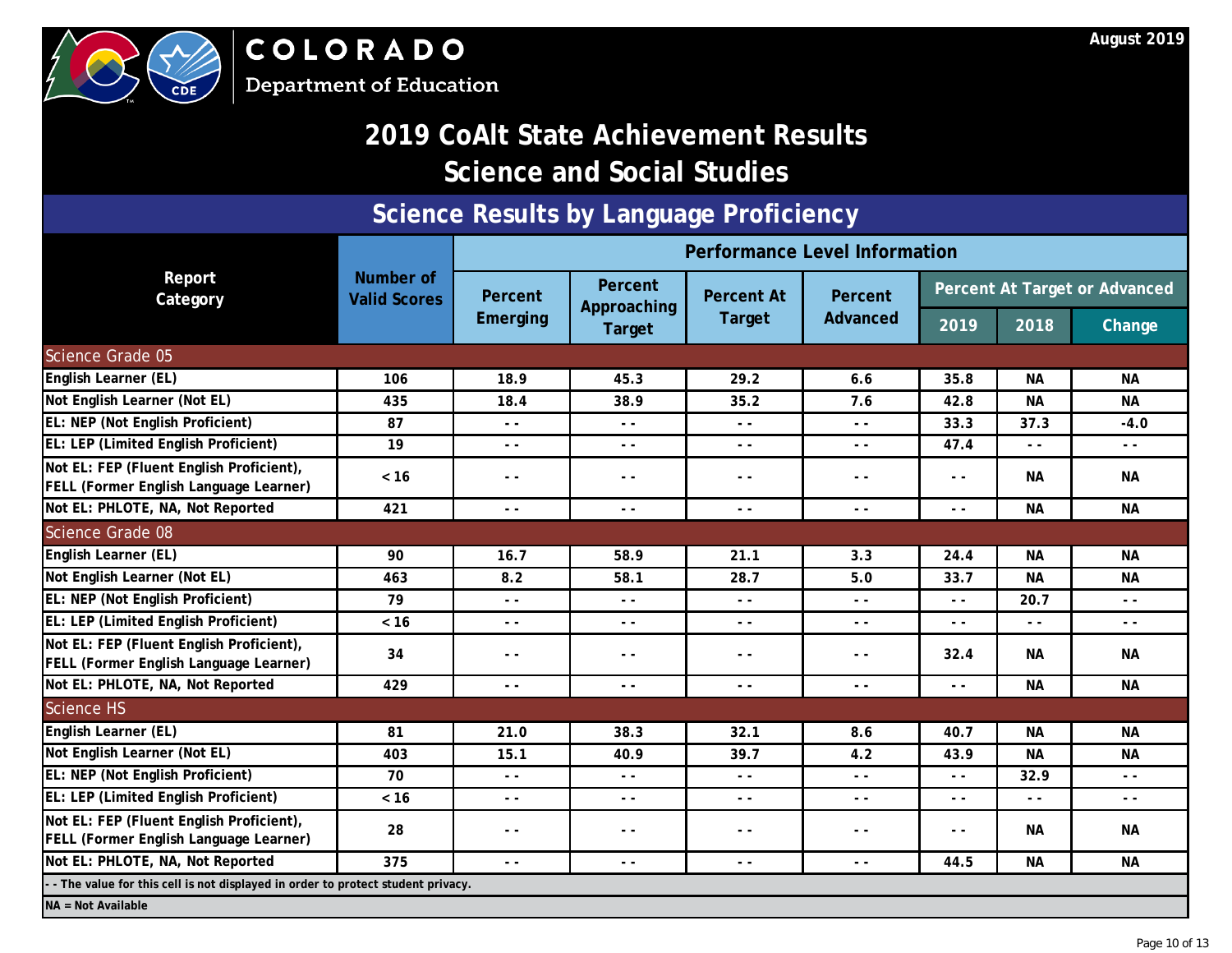

### **Social Studies Results by Language Proficiency**

|                                                                                    |                                  | <b>Performance Level Information</b> |                        |                   |                |                               |               |               |  |
|------------------------------------------------------------------------------------|----------------------------------|--------------------------------------|------------------------|-------------------|----------------|-------------------------------|---------------|---------------|--|
| Report<br>Category                                                                 | Number of<br><b>Valid Scores</b> | Percent                              | Percent<br>Approaching | <b>Percent At</b> | <b>Percent</b> | Percent At Target or Advanced |               |               |  |
|                                                                                    |                                  | Emerging                             | Target                 | <b>Target</b>     | Advanced       | 2019                          | 2018          | <b>Change</b> |  |
| Social Studies Grade 04                                                            |                                  |                                      |                        |                   |                |                               |               |               |  |
| <b>English Learner (EL)</b>                                                        | 34                               | 17.6                                 | 50.0                   | $ -$              | $ -$           | 32.4                          | <b>NA</b>     | <b>NA</b>     |  |
| Not English Learner (Not EL)                                                       | 145                              | 24.8                                 | 47.6                   | $ -$              | $ -$           | 27.6                          | <b>NA</b>     | <b>NA</b>     |  |
| EL: NEP (Not English Proficient)                                                   | 28                               | $ -$                                 | $ -$                   | $ -$              | - -            | $ -$                          | 33.3          | $ -$          |  |
| EL: LEP (Limited English Proficient)                                               | $< 16$                           | $ -$                                 | $ -$                   | - -               | - -            | $ -$                          | $ -$          | - -           |  |
| Not EL: FEP (Fluent English Proficient),<br>FELL (Former English Language Learner) | < 16                             | $ -$                                 | $ -$                   | $ -$              | $ -$           | $ -$                          | <b>NA</b>     | <b>NA</b>     |  |
| Not EL: PHLOTE, NA, Not Reported                                                   | 142                              | $ -$                                 | $ -$                   | $\sim$ $\sim$     | $ -$           | $ -$                          | <b>NA</b>     | <b>NA</b>     |  |
| Social Studies Grade 07                                                            |                                  |                                      |                        |                   |                |                               |               |               |  |
| English Learner (EL)                                                               | 50                               | 14.0                                 | 48.0                   | $ -$              | $ -$           | 38.0                          | <b>NA</b>     | <b>NA</b>     |  |
| Not English Learner (Not EL)                                                       | 139                              | 23.0                                 | 36.7                   | $ -$              | $ -$           | 40.3                          | <b>NA</b>     | <b>NA</b>     |  |
| EL: NEP (Not English Proficient)                                                   | 38                               | $ -$                                 | $ -$                   | $ -$              | - -            | $ -$                          | 42.3          | $ -$          |  |
| EL: LEP (Limited English Proficient)                                               | $< 16$                           | $ -$                                 | $ -$                   | $ -$              | $ -$           | $ -$                          | $\sim$ $\sim$ | $ -$          |  |
| Not EL: FEP (Fluent English Proficient),<br>FELL (Former English Language Learner) | $< 16$                           | $ -$                                 | $ -$                   | $\sim$ $\sim$     | $ -$           | $ -$                          | <b>NA</b>     | <b>NA</b>     |  |
| Not EL: PHLOTE, NA, Not Reported                                                   | 133                              | $ -$                                 | $ -$                   | $ -$              | $ -$           | $ -$                          | <b>NA</b>     | <b>NA</b>     |  |
| - The value for this cell is not displayed in order to protect student privacy.    |                                  |                                      |                        |                   |                |                               |               |               |  |
| $NA = Not Available$                                                               |                                  |                                      |                        |                   |                |                               |               |               |  |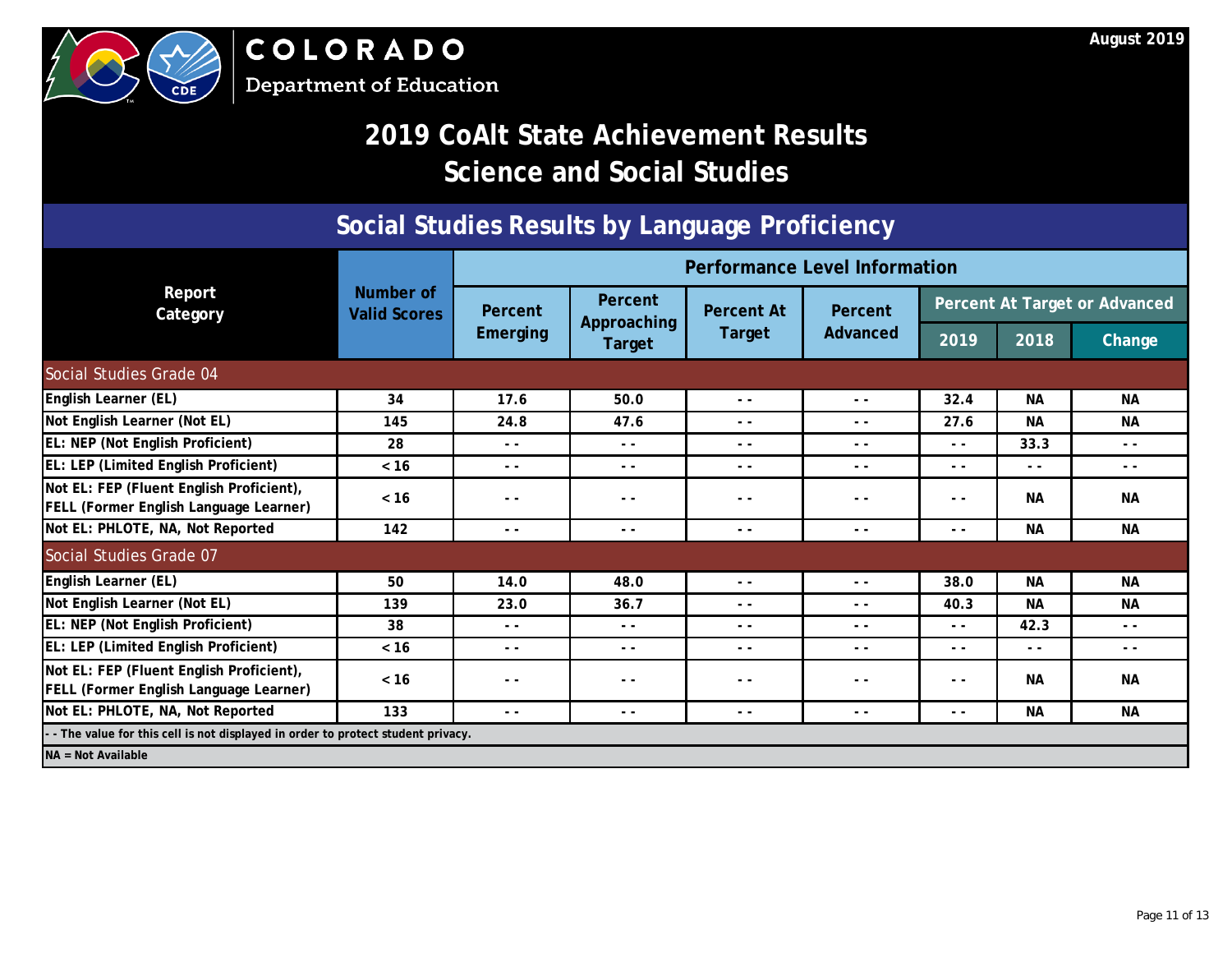

### **Science Results by Migrant Status**

|                                                                                   |                                  |               | <b>Performance Level Information</b> |                   |          |      |                               |        |  |  |
|-----------------------------------------------------------------------------------|----------------------------------|---------------|--------------------------------------|-------------------|----------|------|-------------------------------|--------|--|--|
| Report<br>Category                                                                | Number of<br><b>Valid Scores</b> | Percent       | Percent<br>Approaching               | <b>Percent At</b> | Percent  |      | Percent At Target or Advanced |        |  |  |
|                                                                                   |                                  | Emerging      | <b>Target</b>                        | Target            | Advanced | 2019 | 2018                          | Change |  |  |
| Science Grade 05                                                                  |                                  |               |                                      |                   |          |      |                               |        |  |  |
| <b>Migrant</b>                                                                    | $< 16$                           | $- -$         | $\frac{1}{2}$                        | $ -$              | $ -$     | $ -$ | $ -$                          | $ -$   |  |  |
| <b>Not Migrant</b>                                                                | 540                              | $ -$          | $\frac{1}{2}$                        | $ -$              | $ -$     | $ -$ | $ -$                          | $ -$   |  |  |
| Science Grade 08                                                                  |                                  |               |                                      |                   |          |      |                               |        |  |  |
| <b>Migrant</b>                                                                    | $< 16$                           | $\sim$ $\sim$ | $\frac{1}{2}$                        | $ -$              | $ -$     | $ -$ | $ -$                          | $ -$   |  |  |
| <b>Not Migrant</b>                                                                | 551                              | $ -$          | $\frac{1}{2}$                        | $ -$              | $ -$     | - -  | $ -$                          | - -    |  |  |
| <b>Science HS</b>                                                                 |                                  |               |                                      |                   |          |      |                               |        |  |  |
| Migrant                                                                           | $< 16$                           | $ -$          | $ -$                                 | $ -$              | $ -$     | $ -$ | <b>NA</b>                     | - -    |  |  |
| Not Migrant                                                                       | 479                              | $ -$          | $- -$                                | $ -$              | $ -$     | $ -$ | 44.1                          | - -    |  |  |
| - - The value for this cell is not displayed in order to protect student privacy. |                                  |               |                                      |                   |          |      |                               |        |  |  |